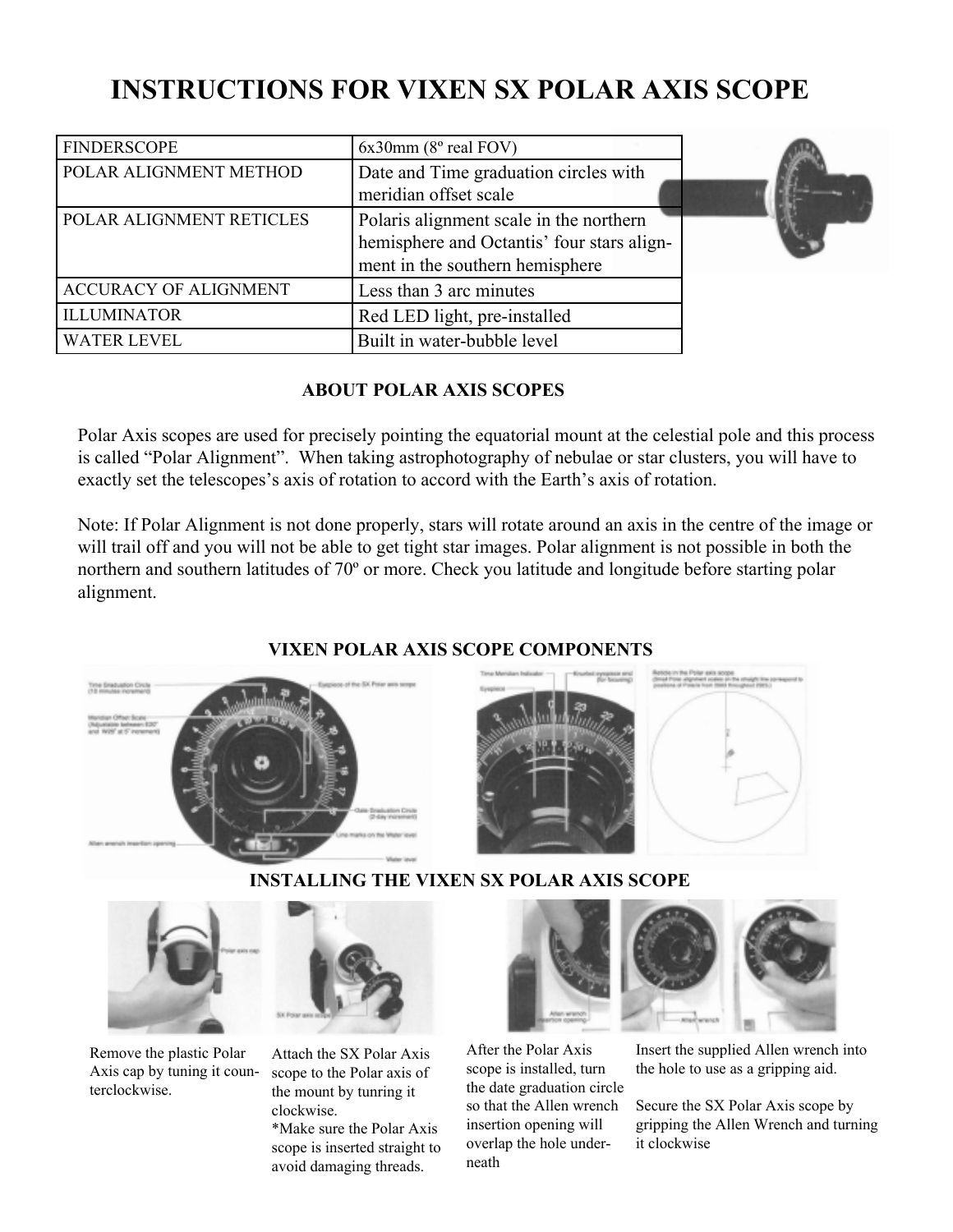Turn the time graduation circle by holding the water level on both sides so that the bubble is in the middle of the water level.



Check the difference between the standard time meridian of your region and your observing site on a map of the area. If the observing site is in the east of standard time meridian, rotate the time meridian indicator in the direction as indicated E on the meridian offset scale. If the observing site is in the west of the standard time meridian, rotate the time meridian indicator in the direction indicated W on the meridian offset scale. You can move the time meridian indicator by rotating the eyepiece of the Polar Axis Scope while you hold the date graduation circle with your finger as show in the image above.

#### **USING THE POLAR AXIS SCOPE IN THE SOUTHERN HEMISPHERE**



#### **USING THE POLAR AXIS SCOPE IN THE NORTHERN HEMISPHERE**

Set up your telescope on flat hard ground where you can see Polaris in the sky. Point the Polar Axis of the mount in the direction of North as shown in the figure below, using a compass if available. Adjust the tripod legs so that it is as level as possible.



Take off the Decl. cap and Polar Axis cap. These caps can be removed easily by twisting counter clockwise.



Adjust the mount in altitude until the latitude indicator (the edge in front of the altitude scale) points to your latitude (refer to the manual for the Sphinx equatorial mount). The mount is set at an altitude around 35º at the Vixen factory. Be sure to adjust the mount in altitude when your observing site is different from the initial setting.

Release the altitude adjustment clamp and turn the knob as shown in the figures to the right. The mount can be adjusted within +/- 15º at 35º.